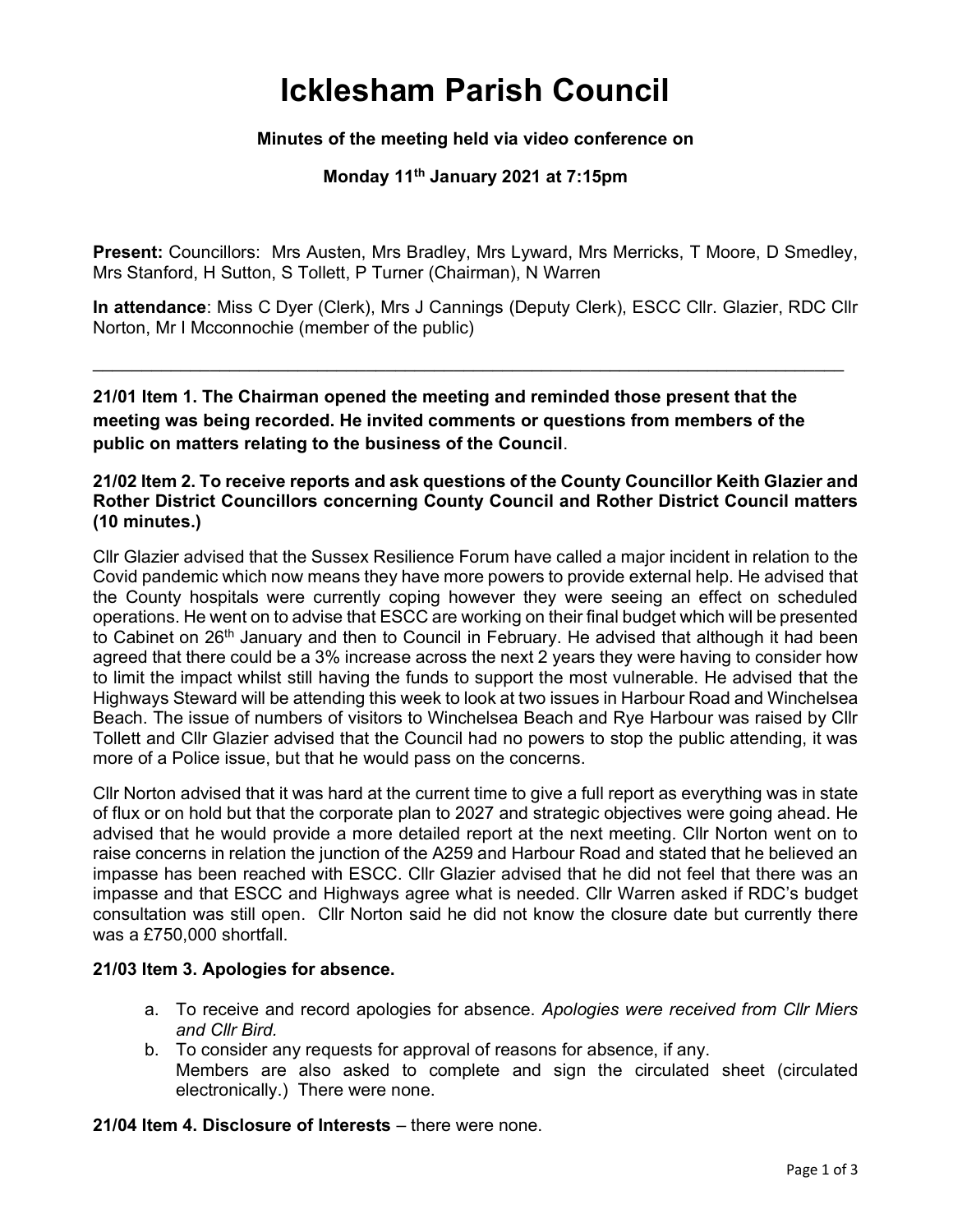21/05 Item 5. It was resolved to approve and sign the Minutes of the meeting of the additional full council meeting of 30<sup>th</sup> November 2020.

#### Matters Requiring a Decision by the Council

21/06 Item 6 Co-option of a Councillor. The Council received one valid application for the vacancy for Winchelsea Ward. The applicant Mr Mcconnachie gave a statement in support of his application. It was resolved by majority vote to co-opt Mr Mcconnachie to the Council. As the meeting took place remotely it was agreed that Cllr Warren will meet with Mr Mcconnachie to witness the signing of the Declaration of Office to be returned to the Clerk.

21/07 Item 7 Deed of easement. It was resolved to pass the document to the Council's Solicitor for review.

21/08 Item 8 Winchelsea Traffic Calming. It was resolved that further quotes for the design stage would be obtained from the list of contractors provided by ESCC. It was resolved that an extension to the drawn down period of the existing PWLB loan would be applied for at the maximum length of 12 months however it was noted that there was no guarantee this request would be approved by PWLB. It was resolved that the figure allocated in the budget for loan repayments for 21/22 be moved to 2252 Mobile Speed Calming to allow for the purchase of an additional SID or Black Cat device.

21/09 Item 9 Icklesham Parish Council Website. Clerk provided a verbal update on the transfer to Rother for hosting. It was hoped that the final website would be live within the next few weeks.

21/10 Item 10 RBS Licenses and access. It was resolved to purchase an additional license and hosting solution for the RBS Alpha software to afford access to the Clerk.

21/11 Item 11 OFWAT Letter. It was resolved to send the letter with a copy being sent to MP Sally Ann-Hart with a covering letter asking what input she has had to date. Clerk to draft covering letter for approval by Council.

21/12 Item 12 Flagpole License. It was resolved to approve the signing by the Clerk of the flagpole license.

21/13 Item 13 Councillor Complaints. Cllr Stanford stated that she felt a formal policy was needed to deal with councillor complaints and that she felt that the Staffing Committee would be best placed to deal with it. It was agreed that this would not be appropriate as the staffing committee deals with staffing matters only. It was resolved that the Clerk draft a policy to present to full council for consideration.

21/14 Item 14 Terms and conditions of use of recreation grounds. It was resolved to agree to the revised terms and conditions provided by the Open Spaces Committee. The Open Spaces Committee to review charges.

Cllr Lyward gave apologies and left the meeting at 20:39pm due to other commitments.

21/15 Item 15 Rye Bay FC. It was resolved to grant permission to store the goals at the back of the pavilion between the pavilion and the sea wall. A condition of the storage was that the debris noted by Cllr Stanford and Cllr Sutton be cleared. Clerk to advise Rye Bay FC of the decision.

21/16 Item 16 Winchelsea Beach Bus Shelter. It was resolved to proceed with gathering the information necessary, along with consultation, to inform the next stage of the project for possible inclusion in the 2022/23 budget.